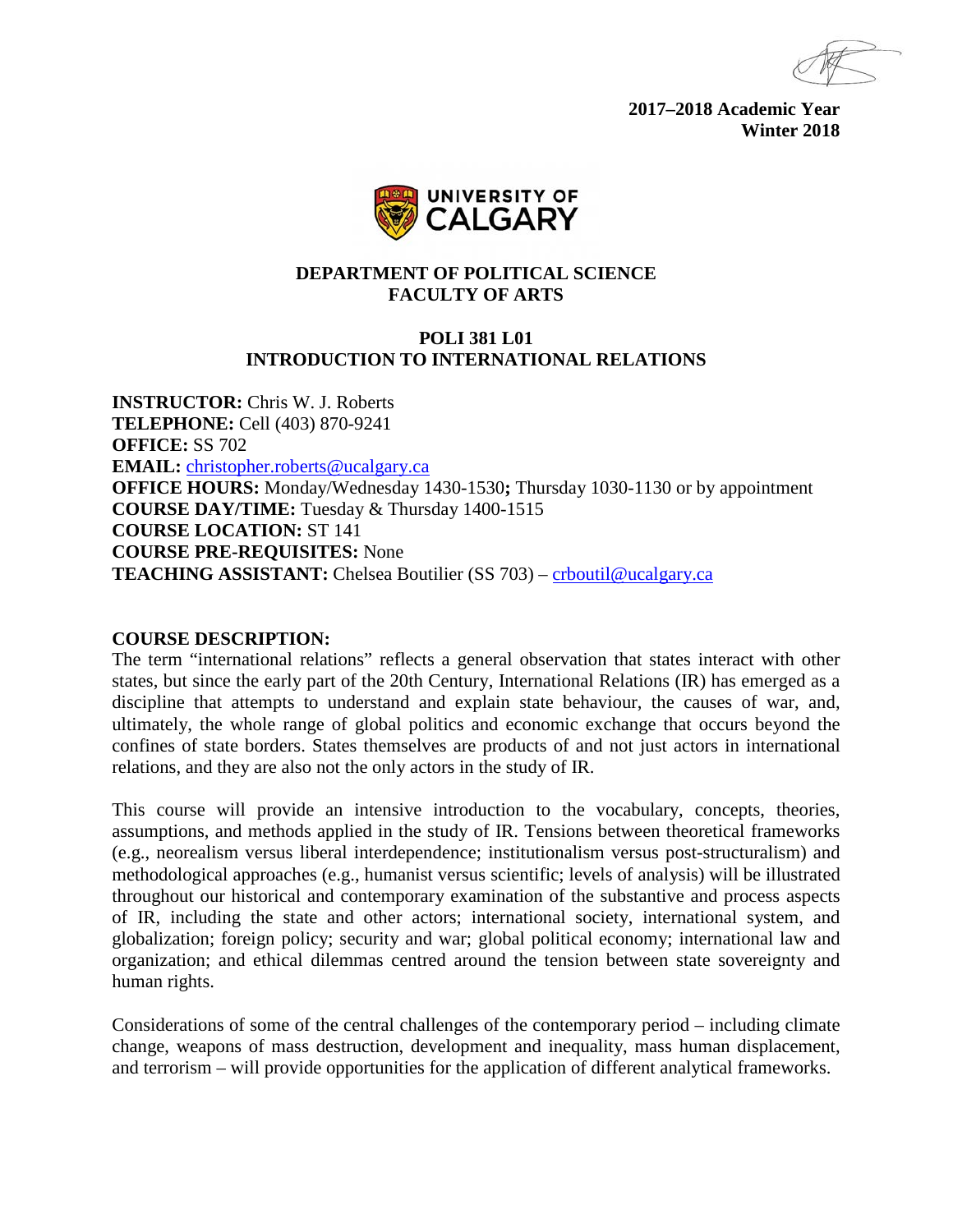## **COURSE OBJECTIVES & LEARNING OUTCOMES**:

By the end of the course, students will ...

- be able to employ the basic vocabulary, concepts, and theories in the study of IR.
- understand the variation, roles, origins, capabilities, and interactions of various actors in IR.
- understand, in at least a preliminary way, different methodological approaches available in the study of IR, including their strengths and weaknesses.
- understand the historical foundations which shape the contemporary world order as well as the historical evolution of IR as a discipline, including key thinkers, ideas, and influences.
- develop competencies to assess current international trends, events, and challenges from a variety of perspectives.
- improve their verbal and written analytical skills relevant to IR, political science, and the social sciences generally.

# **REQUIRED TEXTBOOK**

Steve Lamy, John Masker, John Baylis, Steve Smith, and Patricia Owens, *Introduction to Global Politics*, 4th edition (Toronto: Oxford University Press, 2017). [Note: There may be used copies available, but make sure used copies are the 4th edition.]

| <b>COMPONENT</b>                          | <b>WEIGHTING</b> | <b>DUE DATES</b>              |
|-------------------------------------------|------------------|-------------------------------|
| <b>TOPHAT Participation &amp; Quizzes</b> | 10%              | <b>Throughout</b>             |
| <b>Mid-Term Exam</b>                      | 25%              | <b>Tuesday, February 27th</b> |
| <b>Two Part Essay Assignment</b>          | 15%              | Part I: Thursday, March 8th   |
|                                           | 20%              | Part II: Saturday, April 7th  |
| <b>Three Hour Final Exam</b>              | 30%              | Scheduled by registrar        |
|                                           |                  | $(Apr 16-26)$                 |
| <b>Total</b>                              | 100%             |                               |

# **COURSE COMPONENT WEIGHTS AND DUE DATES:**

## *PARTICIPATION (10%)*

Due to the size of this class, student participation grades will be accumulated via TopHat, an online response application available for free for all University of Calgary students. Using a laptop, tablet, or smart phone, students answer questions in real-time in class or, sometimes, as homework outside of class. Some questions generate participation points only, while other questions (short quizzes announced in advanced) also generate points for correct answers.

# *MID-TERM EXAMINATION (25%)*

A mid-term exam will be done in class on Tuesday, February 27th. It will comprise multiplechoice and short answers/exercises.

*Note: This will be a closed book test. No notes, laptops, cell phones, etc., will be allowed.*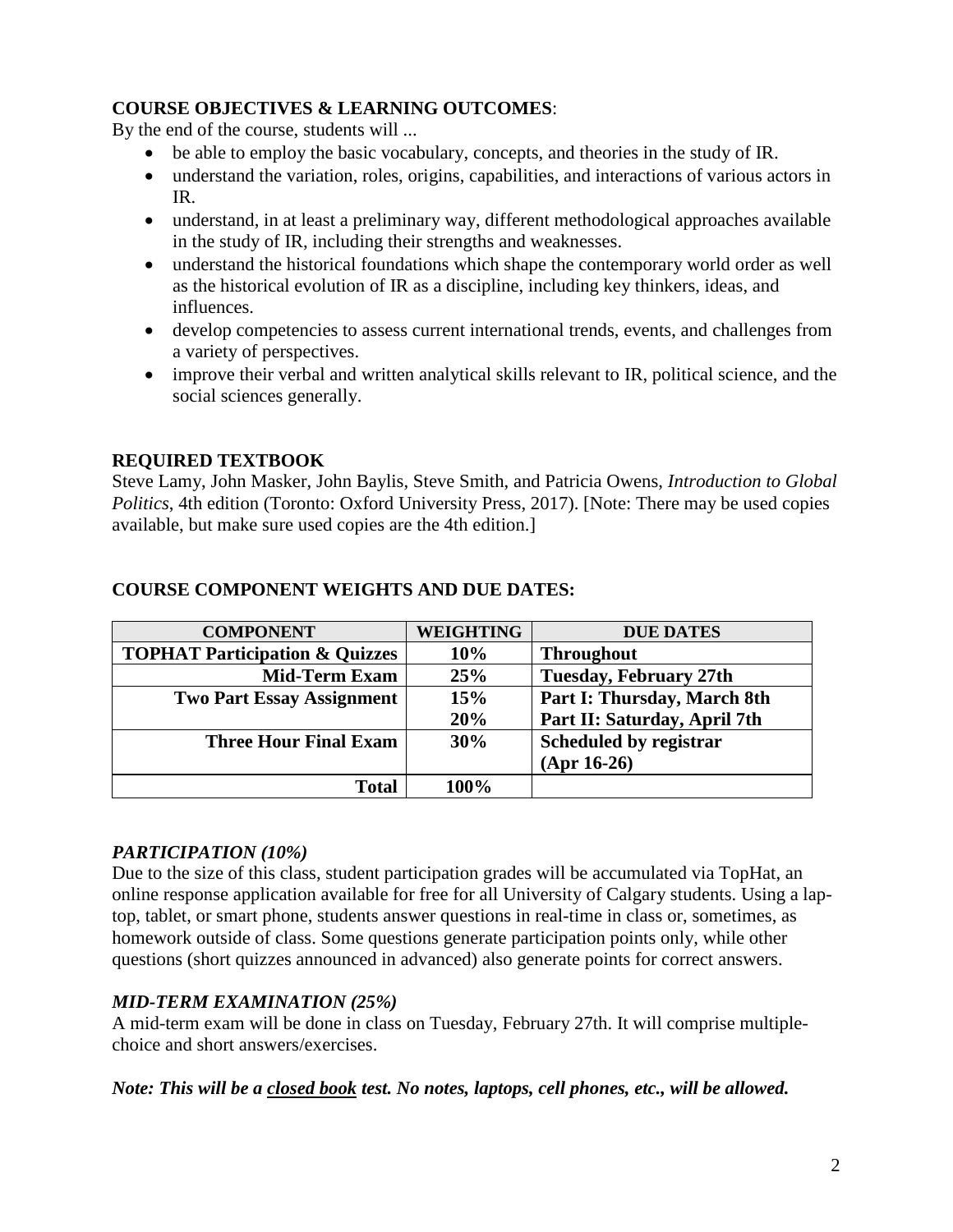## *TWO-PART ESSAY (15%+20%= 35%)*

Each student will submit two short, related essays. The first part (approx. 5-6 pages) will require the student to illustrate their understanding of two specific, IR analytical frameworks, delineate some of their historical theoretical foundations, and compare and contrast their fundamental assumptions. The second part of the essay assignment will take those two analytical frameworks and apply them towards explaining a contemporary event or phenomena in global politics in line with our substantive topics and themes after the mid-term (approx. 10-12 pages, including elements of the first essay).

Detailed instructions will be discussed in class with the assignment details and parameters posted on D2L. The first part will be submitted in hard paper copy in class (Thursday, March 8th) and returned with comments, the second will be uploaded via D2L Dropbox (Saturday, April 7th). Late penalties of five percent (5%) will be applied for each 24 hours past the deadline, including weekends.

# *FINAL EXAMINATION (30%)*

A Registrar-scheduled Final Exam (3 hours) will include multiple-choice, short answers/ exercises, and an essay, and will be cumulative for the whole course but weighed more heavily towards chapters 5-10 of the textbook.

## *Both the Mid-Term Exam and the Final Exam will be closed book exams with no external aids available (e.g., no notes, textbook, electronic devices, etc.). Students need to take both the mid-term and final exams, and submit both elements of the essay assignment, in order to pass.*

**Note:** Written assignments are often required in Political Science courses, including this one, and the quality of writing skills, including but not limited to such elements as grammar, punctuation, sentence structure, clarity, citation, and organization, will be taken into account in the determination of grades. Students are encouraged to make use of the services offered through Writing Support Services in the Student Success Centre (3rd floor of the Taylor Family Digital Library) or at [http://www.ucalgary.ca/ssc/writing-support.](http://www.ucalgary.ca/ssc/writing-support)

# **GRADE SCALE:**

The following grading scale will be used:

| $A+ (95+)$    | $B+ (80-84)$  | $C+ (66-69)$  | $D+ (54-57)$ |
|---------------|---------------|---------------|--------------|
| $A(90-94)$    | $B(75-79)$    | $C(62-65)$    | $D(50-53)$   |
| $A - (85-89)$ | $B - (70-74)$ | $C - (58-61)$ | $F(0-49)$    |

# **LATE PENALTIES FOR ESSAYS:**

Late penalties of five percent (5%) per day will be applied for each 24 hours past the deadline, including weekends.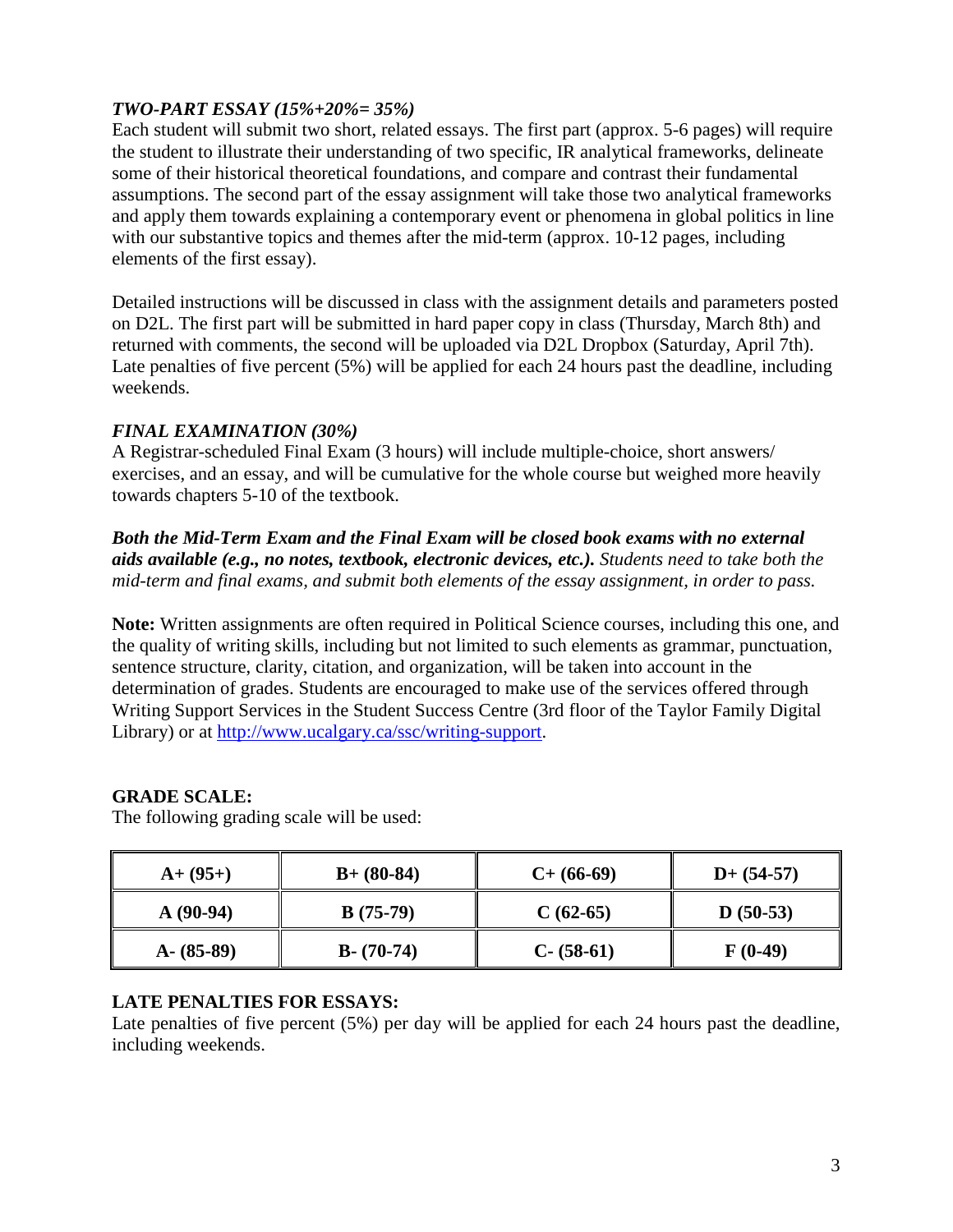| <b>COURSE SCHEDULE</b>       |                                                |                                                                                                             |  |  |
|------------------------------|------------------------------------------------|-------------------------------------------------------------------------------------------------------------|--|--|
| (Subject to minimal changes) |                                                |                                                                                                             |  |  |
| <b>DATE</b>                  | <b>WEEKLY TOPICS &amp; THEMES</b>              | REQUIRED READINGS BEFORE CLASS                                                                              |  |  |
|                              | (Classes are Tuesday & Thursday)               | (Textbook and/or articles/links)                                                                            |  |  |
| Week                         | <b>Course Introduction</b>                     | <b>Textbook: LMBSA</b>                                                                                      |  |  |
| $\mathbf{1}$                 | Syllabus, Assignments,                         | Supplemental readings will be posted on D2L                                                                 |  |  |
| Jan                          | D2L/TopHat usage                               |                                                                                                             |  |  |
| $8-12$                       | Basic intro to course themes                   | LMBSA, Chapter 1 "Introduction to Global Politics"                                                          |  |  |
| Week                         | <b>Review of the Historical Foundations of</b> |                                                                                                             |  |  |
| $\overline{2}$               | World (Dis)Order: The Paradox of               | LMBSA, Chapter 2 "The Evolution of Global Politics"                                                         |  |  |
| Jan                          | <b>Sovereignty in Structuring World Order</b>  |                                                                                                             |  |  |
| $15-19$                      |                                                |                                                                                                             |  |  |
|                              |                                                |                                                                                                             |  |  |
| Week                         | Evolution of the Study of IR - Part I:         | LMBSA, Chapter 3 "Realism, Liberalism, and Critical                                                         |  |  |
| 3                            |                                                | Theories"                                                                                                   |  |  |
| Jan                          | Historical Antecedents: Thinkers, Theory,      |                                                                                                             |  |  |
| $22 - 26$                    | International Systems & Practices to the end   | This chapter provides the foundation for Weeks 3-5                                                          |  |  |
|                              | of the 19th Century                            | and should be regularly reviewed. During these                                                              |  |  |
|                              |                                                | weeks we'll sketch out a thematic framework for our<br>examination of the historical and intellectual roots |  |  |
|                              |                                                | that shape thinking about IR in theory and practice                                                         |  |  |
|                              |                                                | over time and place.                                                                                        |  |  |
|                              |                                                |                                                                                                             |  |  |
| Week                         | Evolution of the Study of IR - Part II: IR     |                                                                                                             |  |  |
| $\overline{\mathbf{4}}$      | as Craft or Science?                           | Supplemental readings will be posted on D2L for each                                                        |  |  |
| <b>Jan 29</b>                | 20th Century Theories, Paradigms, and          | of classes 3-5 to flesh out the limited overview of                                                         |  |  |
| -Feb 2                       | Methods from Angell, Carr, and                 | theories and thinkers provided in LMBSA.                                                                    |  |  |
|                              | Morgenthau to Wight, Waltz, and Cox            |                                                                                                             |  |  |
|                              |                                                |                                                                                                             |  |  |
| Week                         | Evolution of the Study of IR - Part III:       | Supplemental readings will be posted on D2L for each                                                        |  |  |
| 5                            | Constructivist, Feminist, & Critical           | of classes 3-5 to flesh out the limited overview of                                                         |  |  |
| Feb                          | Turns, & non-Western approaches                | theories and thinkers provided in LMBSA.                                                                    |  |  |
| $5-9$                        |                                                |                                                                                                             |  |  |
|                              |                                                |                                                                                                             |  |  |
| Week<br>6                    | <b>Foreign Policy Analysis</b>                 | LMBSA, Chapter 4 "Making Foreign Policy"                                                                    |  |  |
| Feb                          |                                                | Valerie Hudson (2005), "Foreign Policy Analysis:                                                            |  |  |
| $13 - 16$                    |                                                | Actor-Specific Theory and the Ground of                                                                     |  |  |
|                              |                                                | International Relations," Foreign                                                                           |  |  |
|                              |                                                | <i>Policy</i> 1: 1-30 [PDF]                                                                                 |  |  |
|                              |                                                |                                                                                                             |  |  |
|                              |                                                |                                                                                                             |  |  |
| <b>Week</b>                  | <b>FAMILY DAY &amp; READING BREAK!</b>         | No classes                                                                                                  |  |  |
| $\overline{7}$               | February 19-23                                 |                                                                                                             |  |  |
|                              |                                                |                                                                                                             |  |  |

**COURSE SCHEDULE & TOPICS:** The schedule is tentative and may change as the need arises.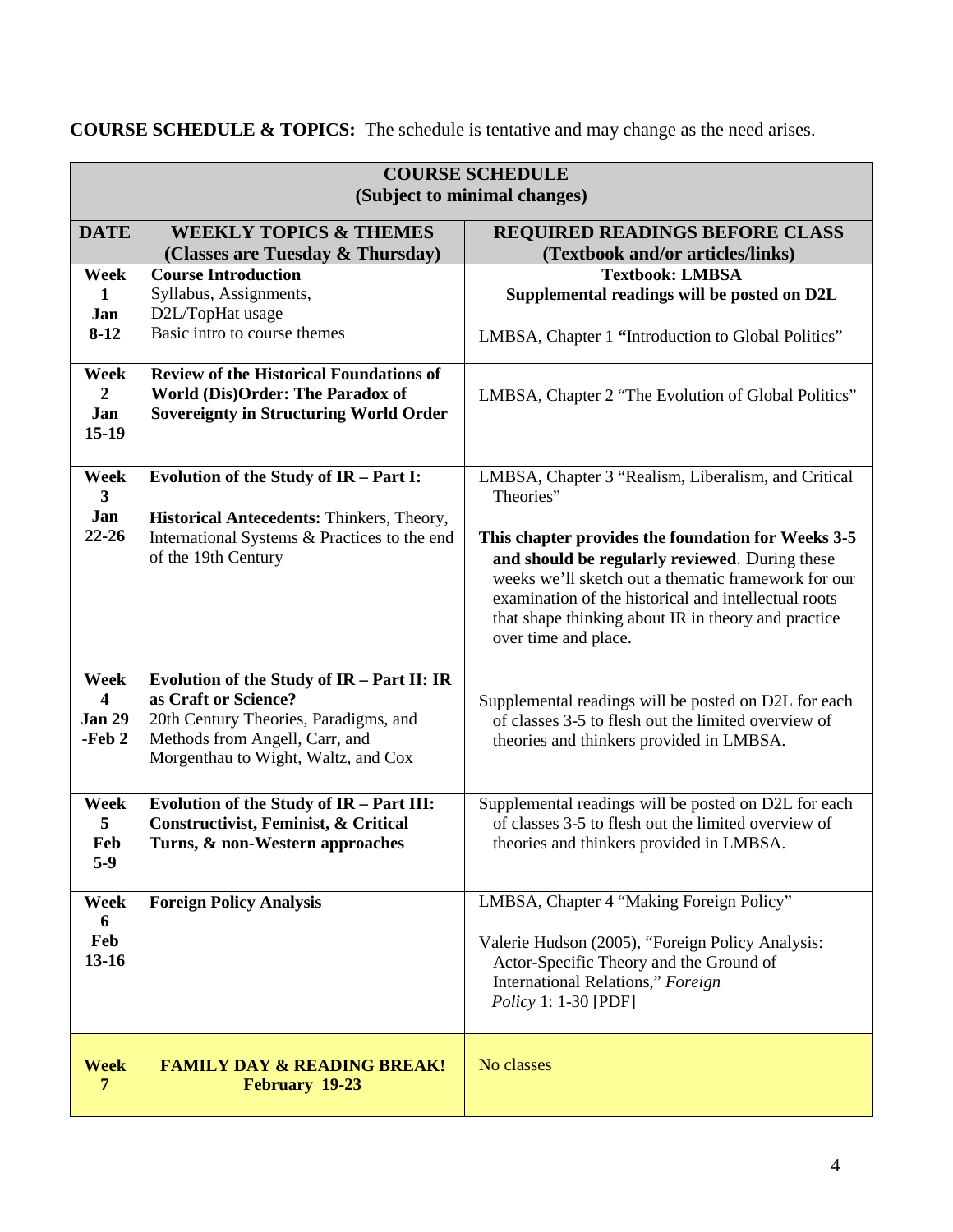| Week<br>8                             | Tuesday, February 27th - Mid-Term                                                                                                                                                    |                                                                           |
|---------------------------------------|--------------------------------------------------------------------------------------------------------------------------------------------------------------------------------------|---------------------------------------------------------------------------|
| <b>Feb 26</b><br>-Mar 2               | <b>Globalization &amp; Global Governance</b>                                                                                                                                         | LMBSA, Chapter 5 "Global and Regional Governance"                         |
| Week<br>$\boldsymbol{9}$<br>Mar       | <b>Globalization &amp; Global Governance</b><br>(con't)                                                                                                                              | LMBSA, Chapter 5 "Global and Regional Governance"<br>(con't)              |
| $5-9$                                 | Thursday, March 8th - Essay Part 1 Due                                                                                                                                               | In class in hard paper copy (outside of class will be<br>considered late) |
| Week<br>10<br>Mar<br>$12 - 16$        | (In)Security & War                                                                                                                                                                   | LMBSA, Chapter 6 "Global Security, Military Power,<br>and Terrorism"      |
| Week<br>11<br>Mar<br>$19 - 23$        | Human Rights, Human Security, & the<br><b>Paradox of Sovereignty</b>                                                                                                                 | LMBSA, Chapter 7 "Human Rights and Human<br>Security"                     |
| <b>Week</b><br>12<br>Mar<br>$26 - 30$ | Global Political Economy - Part I: Trade,<br><b>Investment, and Monetary Issues</b>                                                                                                  | LMBSA, Chapter 8 "Global Trade and Finance"                               |
| Week<br>13<br>Apr<br>$2 - 6$          | <b>Global Political Economy - Part II:</b><br><b>Development and the Paradox of</b><br>Sovereignty                                                                                   | LMBSA, Chapter 9 "Poverty, Development, and<br>Hunger"                    |
|                                       | <b>Saturday, April 7th - Essay Part 2 Due</b>                                                                                                                                        | Uploaded to D2L Dropbox by 11:59pm                                        |
| Week<br>14<br>Apr<br>$9-13$           | <b>Global Political Economy - Part III:</b><br><b>Climate Change, the Global Commons,</b><br>and the Paradox of Sovereignty<br><b>.USRI</b> Course evaluations<br>•TopHat Tournament | LMBSA, Chapter10 "Environmental Issues"                                   |
| Apr<br>$16 - 26$                      | <b>FINAL EXAM (3 hours)</b>                                                                                                                                                          | <b>Scheduled by Registrar (Date &amp; Time TBA)</b>                       |

## **INSTRUCTOR GUIDELINES**

Students requiring assistance are encouraged to speak to the instructor or TA during class or their office hours. Should you wish to meet outside of office hours, please email to make an appointment. It is to the student's advantage to keep such appointments.

Email is a common form of communication but it is not always the most effective way of answering student questions. If you cannot make office hours, please request a one-on-one meeting outside of these hours. It is imperative that students regularly check their UofC email accounts and D2L for course related information and announcements.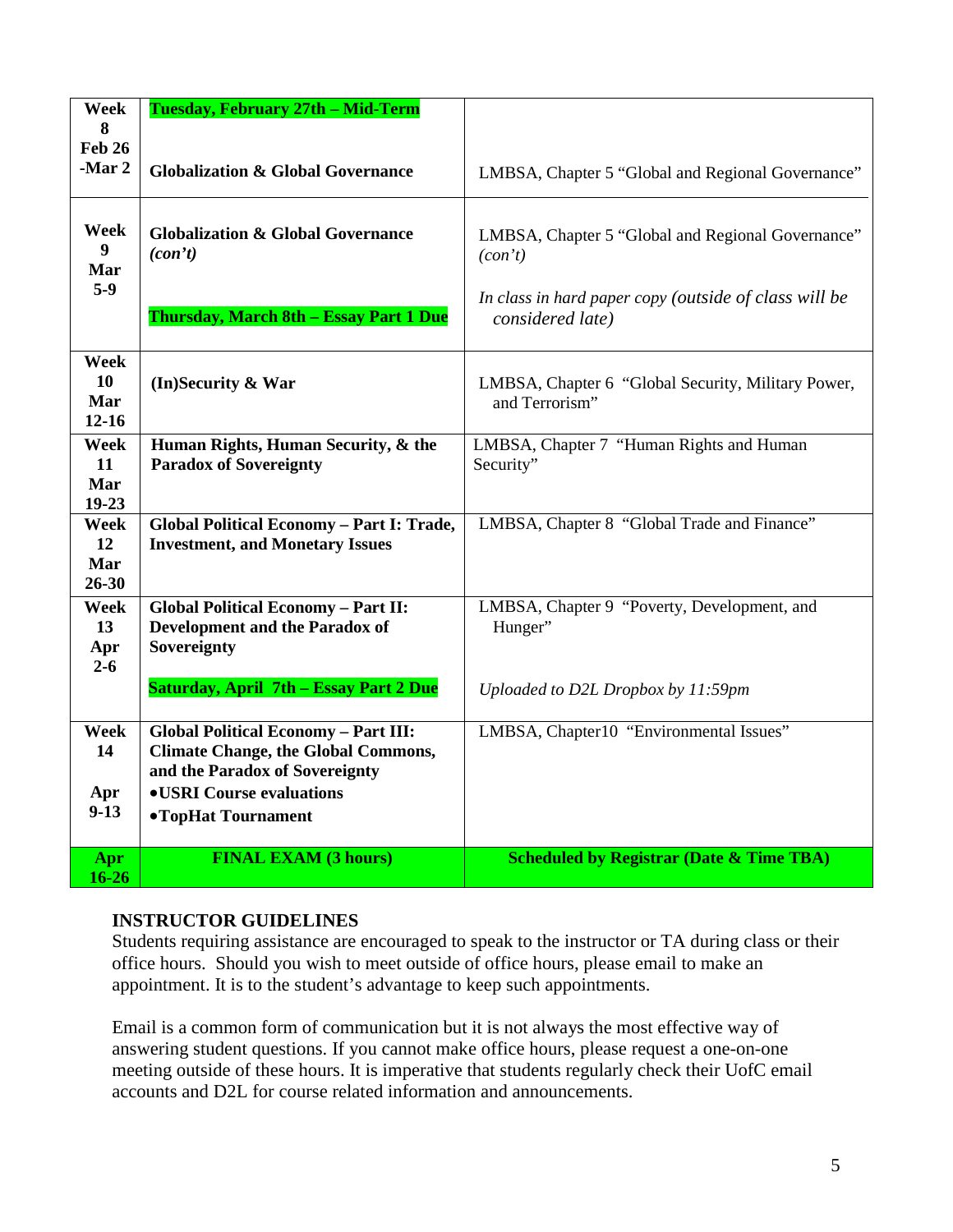Students are welcome to use laptops and other electronic note-taking devices in this course. No recording of lectures (audio and/or video) is permitted without prior approval of the instructor, with exceptions of course made in the case of approved accommodations. Please be considerate of others and switch off all cellphones when you enter the classroom. Sending/receiving texts snd browsing social media is extremely disruptive to others and will not be tolerated. Your own performance will also suffer.

# **IMPORTANT POLICIES AND INFORMATION**

### Absence From a Mid-term Examination:

Students who are absent from a scheduled term exam for legitimate reasons (e.g. illness with the appropriate documentation) are responsible for contacting the instructor via email within 48 hours of the missed test to discuss alternative arrangements. A copy of this email may be requested as proof of the attempt to contact the instructor. Any student who fails to do so forfeits the right to a makeup test.

### Deferral of a Final Examination:

Deferral of a final examination can be granted for reasons of illness, domestic affliction, and unforeseen circumstances, as well as to those with three (3) final exams scheduled within a 24 hour period. Deferred final exams will not be granted to those who sit the exam, who have made travel arrangements that conflict with their exam, or who have misread the examination timetable. The decision to allow a deferred final exam rests not with the instructor but with Enrolment Services. Instructors should, however, be notified if you will be absent during the examination. The Application for Deferred Final Exam, deadlines, requirements and submission instructions can be found on the Enrolment Services website at [https://www.ucalgary.ca/registrar/exams/deferred-exams.](https://www.ucalgary.ca/registrar/exams/deferred-exams)

#### Appeals:

If a student has a concern about the course or a grade they have been assigned, they must first discuss their concerns with the instructor. If this does not resolve the matter, the student can then proceed with an academic appeal. The first step in an academic appeal is to set up a meeting with the Department Head.

#### University Regulations:

Students are encouraged to familiarize themselves with the University policies found in the Academic Regulations sections of the Calendar at [www.ucalgary.ca/pubs/calendar/current/academic-regs.html.](http://www.ucalgary.ca/pubs/calendar/current/academic-regs.html)

#### Student Accommodations:

Students seeking an accommodation based on disability or medical concerns should contact Student Accessibility Services; SAS will process the request and issue letters of accommodation to instructors. For additional information on support services and accommodations for students with disabilities, visit [www.ucalgary.ca/access/.](http://www.ucalgary.ca/access/)

Students who require an accommodation in relation to their coursework based on a protected ground other than disability should communicate this need in writing to their Instructor. The full policy on Student Accommodations is available at [http://www.ucalgary.ca/policies/files/policies/student-accommodation-policy.pdf.](http://www.ucalgary.ca/policies/files/policies/student-accommodation-policy.pdf)